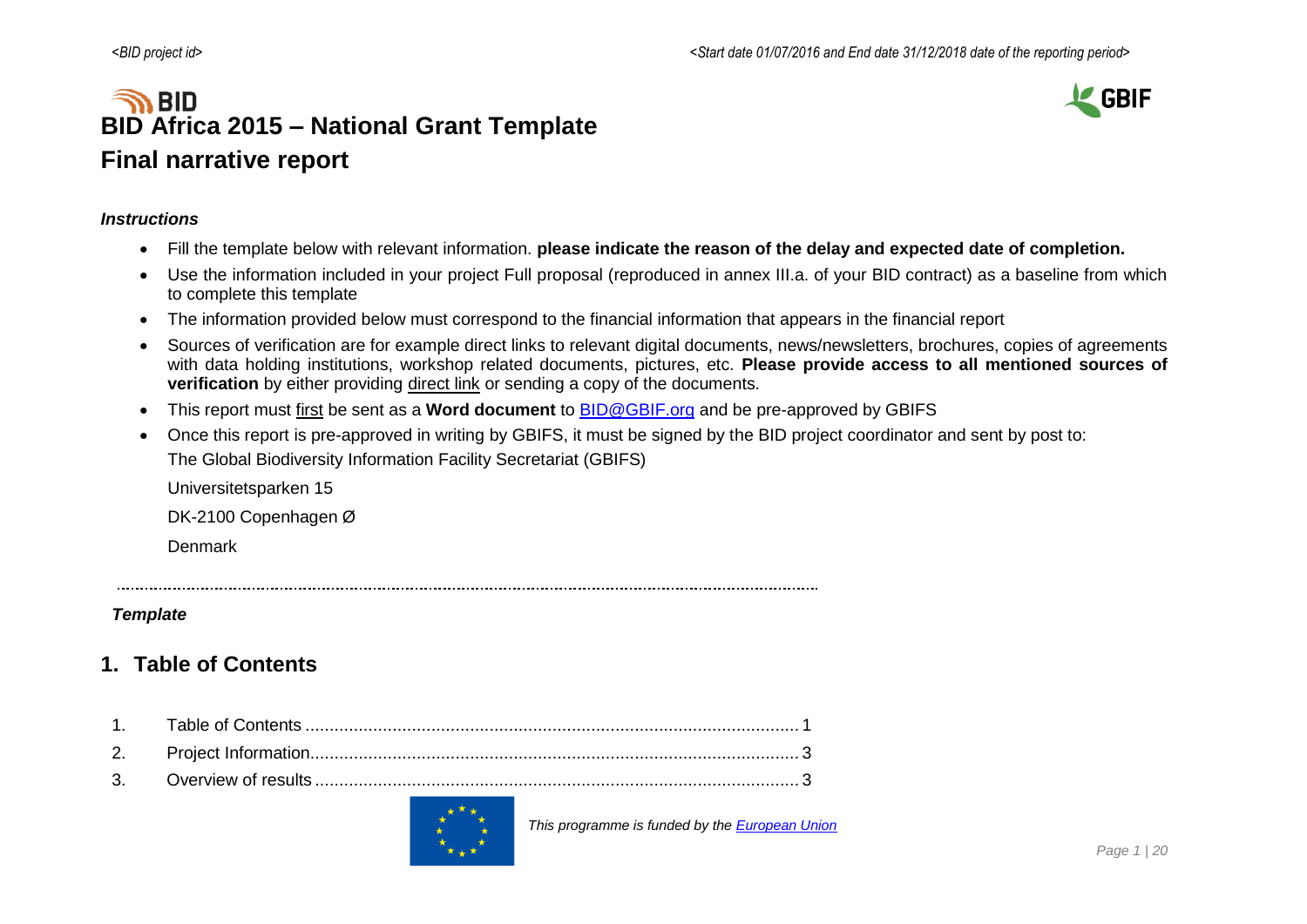# $\widehat{\mathbb{R}}$  RID



| .   |                                                                                  |  |
|-----|----------------------------------------------------------------------------------|--|
|     | 4. Updated calendar for the BID project implementation and evaluation period  14 |  |
|     |                                                                                  |  |
| .6. |                                                                                  |  |
|     |                                                                                  |  |

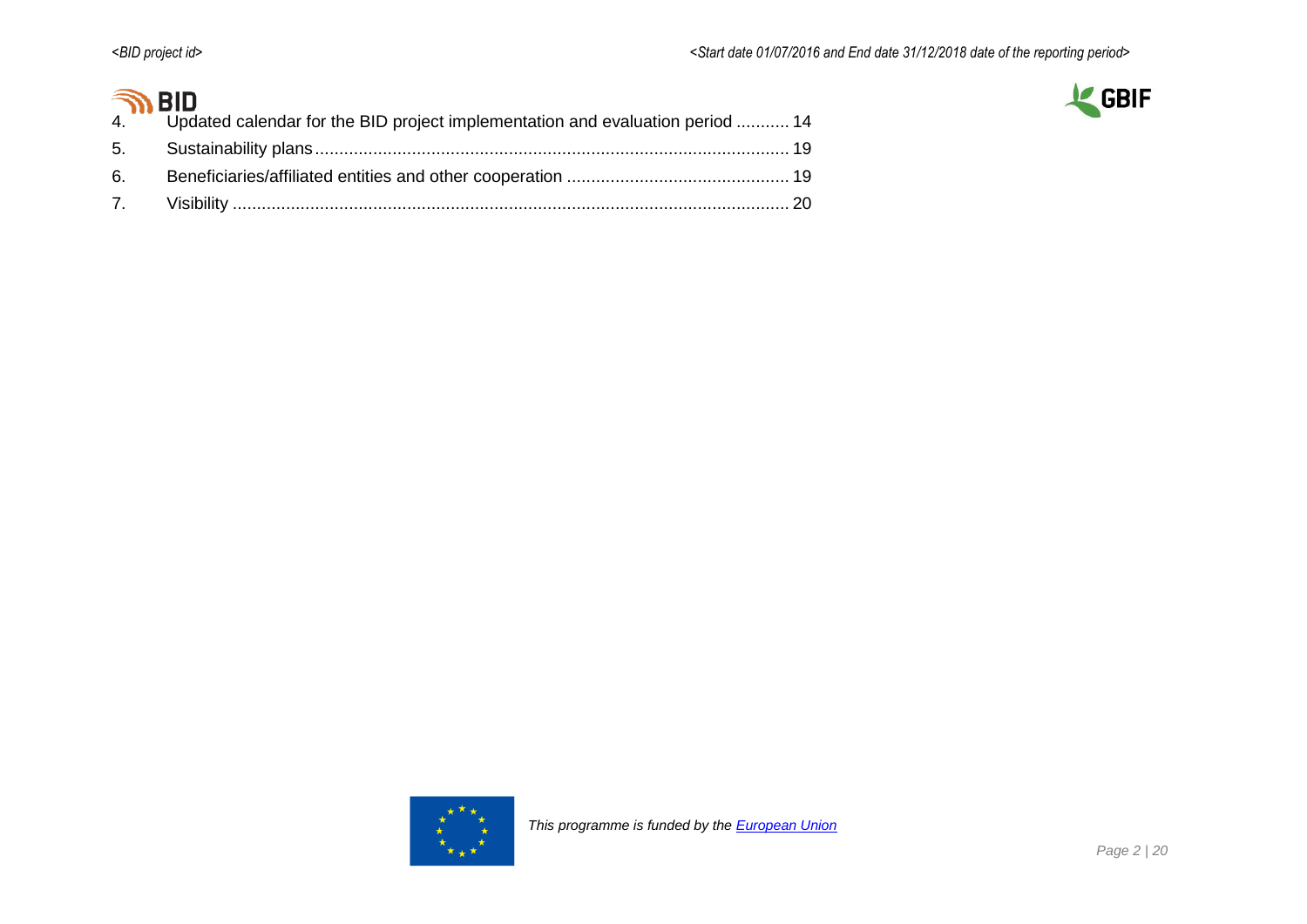# **SO BID**

### <span id="page-2-0"></span>**2. Project Information**

- **2.1. Project Coordinator: Institution/network/agency name: Kenya Wildlife Service**
- **2.2. Main contact person and role: Dr. Patrick Omondi, Acting Director – Biodiversity Research and Planning**
- **2.3. BID proposal identifier: BID-AF2015-0035-NAC**
- **2.4. Project title: Organizing and mobilizing biodiversity information from the Kenya Wildlife Service.**
- **2.5. Start date and end date of the reporting period: Start date 01/07/2016 and End date 31/12/2018**
- **2.6. Country in which the activities take place: Kenya**

### <span id="page-2-1"></span>**3. Overview of results**

#### **3.1. Executive summary**

*Give a short summary of the activities implemented and the outcomes of the project for the reporting period (500 words maximum)*

To date the following activities have been implemented. The first activity comprised participation in the BID Capacity Enhancement Workshop that was held in Kigali, Rwanda from 22<sup>nd</sup>-25<sup>th</sup> August, 2016. The second activity was an inception workshop which was held from 27<sup>th</sup>-30<sup>th</sup> September, 2016 in Nairobi, Kenya. Biodiversity training was held from 18<sup>th</sup> -21<sup>st</sup> December, 2017 at the Kenya Wildlife Training Institute (KWSTI) in Naivasha that involved the three project partners (Kenya Wildlife Service, Nature Kenya and National Museums of Kenya). We also held workshops and meetings in Naivasha, Nakuru and Nanyuki where the quality of data mobilized was enhanced (Data collation, verification, cleaning, digitization and GIS database development). Data dissemination workshop was held on 4<sup>th</sup>-7<sup>th</sup> December 2018 at Kenya Agricultural and Livestock Research Organization (KALRO) in Naivasha.

One KWS staff participated in the BID Capacity Enhancement Workshop on biodiversity data mobilization in South Africa (8<sup>th</sup> – 13<sup>th</sup> April 2018). One of the outcomes from the BID Capacity Enhancement workshop was increased knowledge in biodiversity data digitizing, cleaning and publishing using the Integrated Publishing Toolkit (IPT).



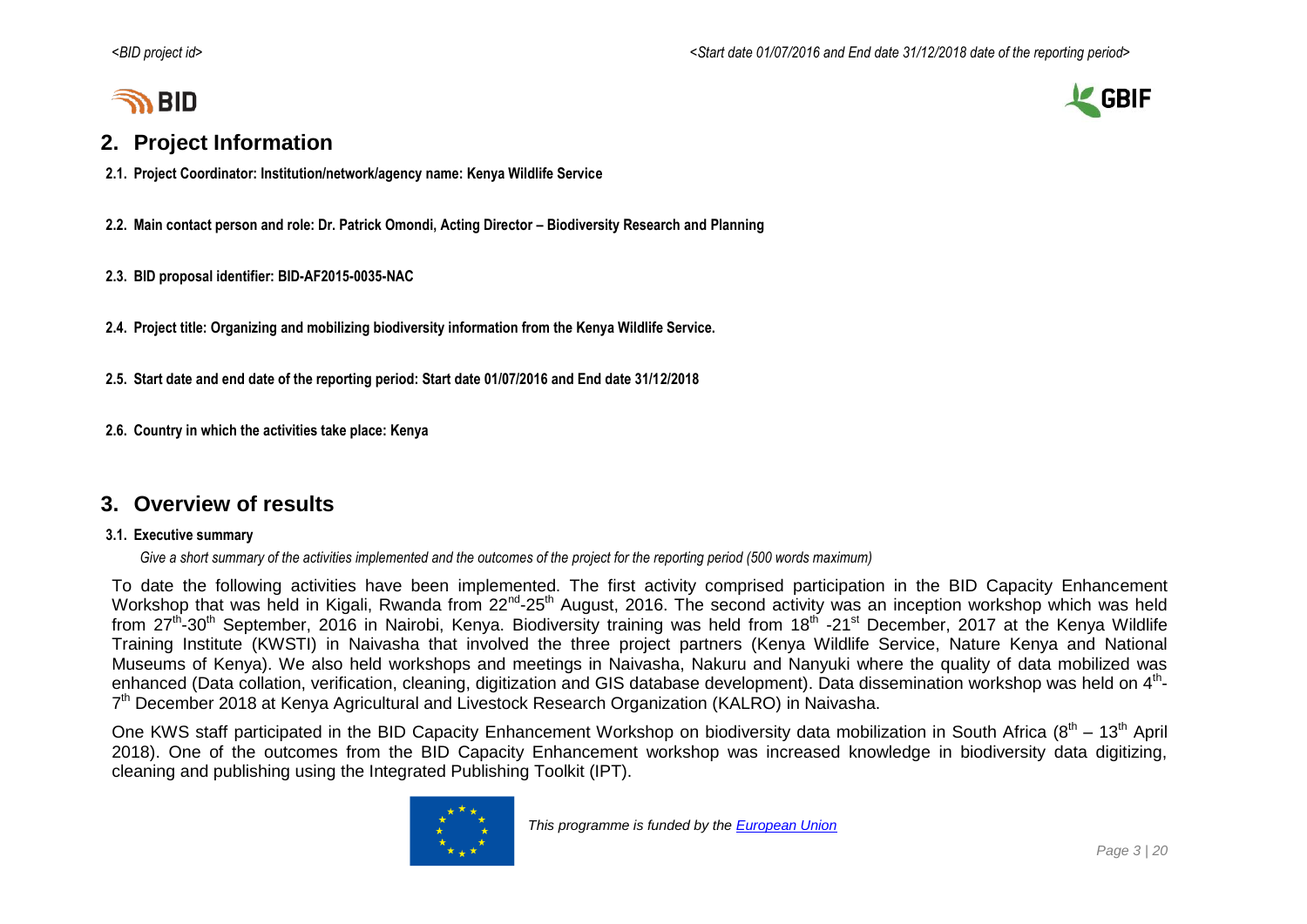# **SO BID**



For the inception workshop, one of the outcomes was creation of awareness about GBIF and BID to KWS scientists. A further outcome was a better understanding about the biodiversity related datasets that exist in Kenya Wildlife Service's (KWS) field stations and at Nature Kenya as well as dissemination of knowledge on Darwin Core and the Open Refine tool.

KWS has a limited number of GIS and Remote Sensing staff hence there was need to train more scientists on these important skills. 20 scientists were trained on QGIS, Image processing using Land Impact Tool, Ornithology and Bioinformatics.

Database has been designed, developed and is operational (kwsbis.kws.org).

During the activity implementation, the project experienced serious delays between June to November 2017 occasioned by change of financial procedures within Kenya Wildlife Service. We therefore requested for 3 months extension which was granted.

KWS has received 54,000 Euro out of the expected 60,000 Euro. This means that 6,000 Euro has not been released to KWS and we expect it to be disbursed for project evaluation and more data mobilization and organization.

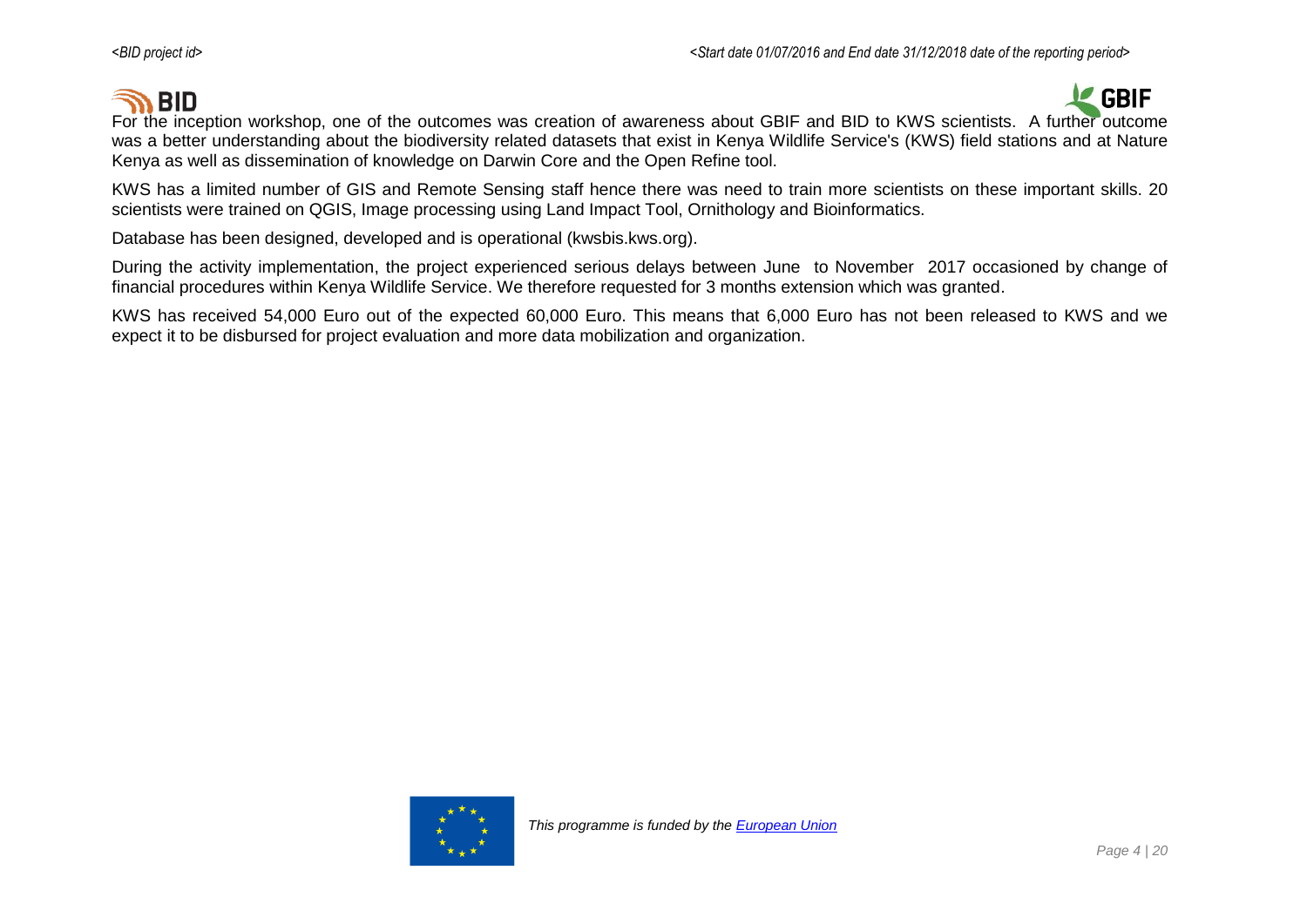



#### **3.2. Progress against expected milestones:**

*Give an overview of all the expected milestones for your project from the beginning until now (see Annex V of your contract)*

| <b>Expected milestones/activities</b>                                                                                                                                                                                                                                                                                                                                                                                                       | Complete<br>d?<br>Yes/No | <b>Explanatory notes</b>                                                                                                                                                                                                                                           | <b>Sources of verification</b>                                                                                                                           |
|---------------------------------------------------------------------------------------------------------------------------------------------------------------------------------------------------------------------------------------------------------------------------------------------------------------------------------------------------------------------------------------------------------------------------------------------|--------------------------|--------------------------------------------------------------------------------------------------------------------------------------------------------------------------------------------------------------------------------------------------------------------|----------------------------------------------------------------------------------------------------------------------------------------------------------|
| Completed capacity self-assessment<br>questionnaire for national biodiversity<br>information facilities<br>https://www.gbif.org/document/82277/ca<br>pacity-self-assessment-guidelines-for-<br>national-biodiversity-information-facilities<br>(EN)<br>https://www.gbif.org/document/82782/aut<br>o-evaluation-des-capacites-pour-les-<br>systemes-nationaux-dinformation-sur-la-<br>biodiversite (FR)<br>(Early Progress report milestone) | <b>YES</b>               | Completed                                                                                                                                                                                                                                                          | <b>Submitted self-assessment</b><br>form                                                                                                                 |
| At least three national data publishing<br>institutions are registered with GBIF.org<br>Guidelines to become a publisher:<br>https://www.gbif.org/become-a-publisher<br>(Early Progress report milestone)                                                                                                                                                                                                                                   | <b>YES/NO</b>            | Three partners:<br>1. Kenya Wildlife<br>Service (KWS)<br>2. National Museums of<br>Kenya (NMK)<br>3. Nature Kenya (NK)<br><b>NMK and KWS are</b><br>registered data<br>publishers                                                                                  | <b>GBIF Portal and authorization</b><br>notifications. Datasets<br>published in the GBIF portal                                                          |
| At least one person from the project<br>team has completed the certification<br>process following the BID Capacity<br>Enhancement workshop on Data<br>Mobilization organized as a part of the<br>BID programme Africa 2015 (Early<br>Progress report milestone)                                                                                                                                                                             | <b>YES</b>               | Awarded with a badge<br>certification i.e.<br>denoting sufficient<br>understanding of how<br>to perform analyses of<br>biodiversity data<br>following internationally<br>accepted standard<br>within the context of the<br>national decision-<br>making processes. | 1 KWS staff (Peter Hongo)<br>partcipated in the workshop,<br>completed and submitted a<br>follow up assignment and<br>was awarded a GBIF badge           |
| Knowledge dissemination activities have<br>been scheduled following the first BID<br>Capacity Enhancement workshop<br>(Early Progress report milestone)                                                                                                                                                                                                                                                                                     | <b>YES</b>               | inception<br>At<br>an<br>workshop attended by<br>Kenya Wildlife Service<br><b>Nature</b><br>Kenya,<br>and<br>disseminated                                                                                                                                          | <b>Power Point Presentation</b><br>made during the inception<br>workshop, the biodiversity<br>training workshop as well as<br>data mobilization and data |

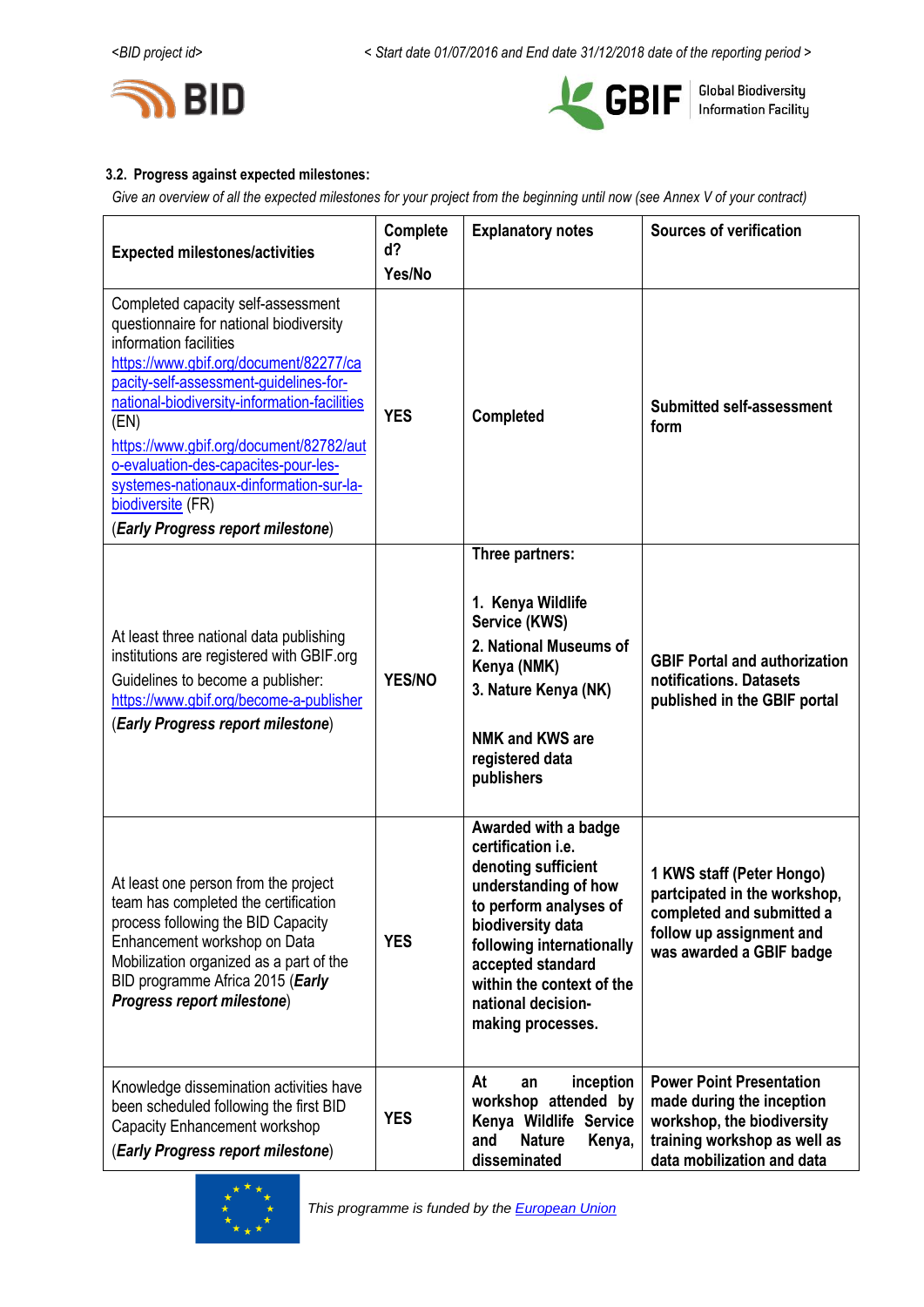



|                                                                                                                                                                                                                                                                                                                                                |            | knowledge<br>GBIF,<br>on<br>BID and the knowledge<br>during<br>gained<br>the<br><b>Enhancement workshop</b><br>in Kigali and South<br>Africa.<br>Data dissemination<br>workshop was<br>organized where 73<br>participants (Ag.<br>Director General,<br>Directors, Park<br>managers and<br>scientists) attended. | verification and cleaning<br>workshops.                                              |
|------------------------------------------------------------------------------------------------------------------------------------------------------------------------------------------------------------------------------------------------------------------------------------------------------------------------------------------------|------------|-----------------------------------------------------------------------------------------------------------------------------------------------------------------------------------------------------------------------------------------------------------------------------------------------------------------|--------------------------------------------------------------------------------------|
| At least one dataset has been published<br>to GBIF.org (Midterm report milestone)                                                                                                                                                                                                                                                              | <b>YES</b> | <b>KWS is registered to</b><br>publish data in the GBIF<br>portal. Six (6) datasets<br>have been published                                                                                                                                                                                                      | https://www.gbif.org/publishe<br>r/5a1a662b-4ec7-4b73-95bd-<br>6356ebde1ba8          |
| The data users identified in the full<br>proposal have documented their<br>intended use of the mobilized data and<br>provided early feedback (Midterm<br>report milestone)                                                                                                                                                                     | <b>YES</b> | <b>Done</b>                                                                                                                                                                                                                                                                                                     | Data dissemination workshop<br>proceedings (page no.12,15)                           |
| All mobilized data have been published<br>to GBIF.org<br>(Final report milestone)                                                                                                                                                                                                                                                              | <b>YES</b> | <b>Done</b>                                                                                                                                                                                                                                                                                                     | https://www.gbif.org/publishe<br>r/5a1a662b-4ec7-4b73-95bd-<br>6356ebde1ba8          |
| All published data meet the minimum<br>requirements outlined in the Data Quality<br>Requirements available at<br>https://bid.gbif.org/en/community/data-<br>quality/<br>(Final report milestone)                                                                                                                                               | <b>YES</b> | The datasets have been<br>verified and cleaned for<br>quality purposes ready<br>for publication                                                                                                                                                                                                                 | https://www.gbif.org/publishe<br>r/5a1a662b-4ec7-4b73-95bd-<br>6356ebde1ba8          |
| The training outcomes of the project<br>have been documented, including the<br>number of people receiving certification<br>through the BID Capacity Enhancement<br>workshops, the number of people trained<br>in nationally organized events, and the<br>evaluation of the impacts of these<br>training activities<br>(Final report milestone) | <b>YES</b> | <b>20 Scientists were</b><br>trained. The Scientists<br>appreciated the<br>training. The Scientist<br>agreed to use data<br>collection template for<br>future data gathering.<br><b>Evaluation has not been</b><br>carried out.                                                                                 | Workshop proceedings,<br>Attendance lists, workshop<br>programs, certification badge |
| Final capacity self-assessments for<br>national biodiversity information facilities<br>have been completed with sustainability                                                                                                                                                                                                                 | <b>YES</b> | KWS has developed a<br>standized data                                                                                                                                                                                                                                                                           | Standardized data collection<br>template, data publishing                            |

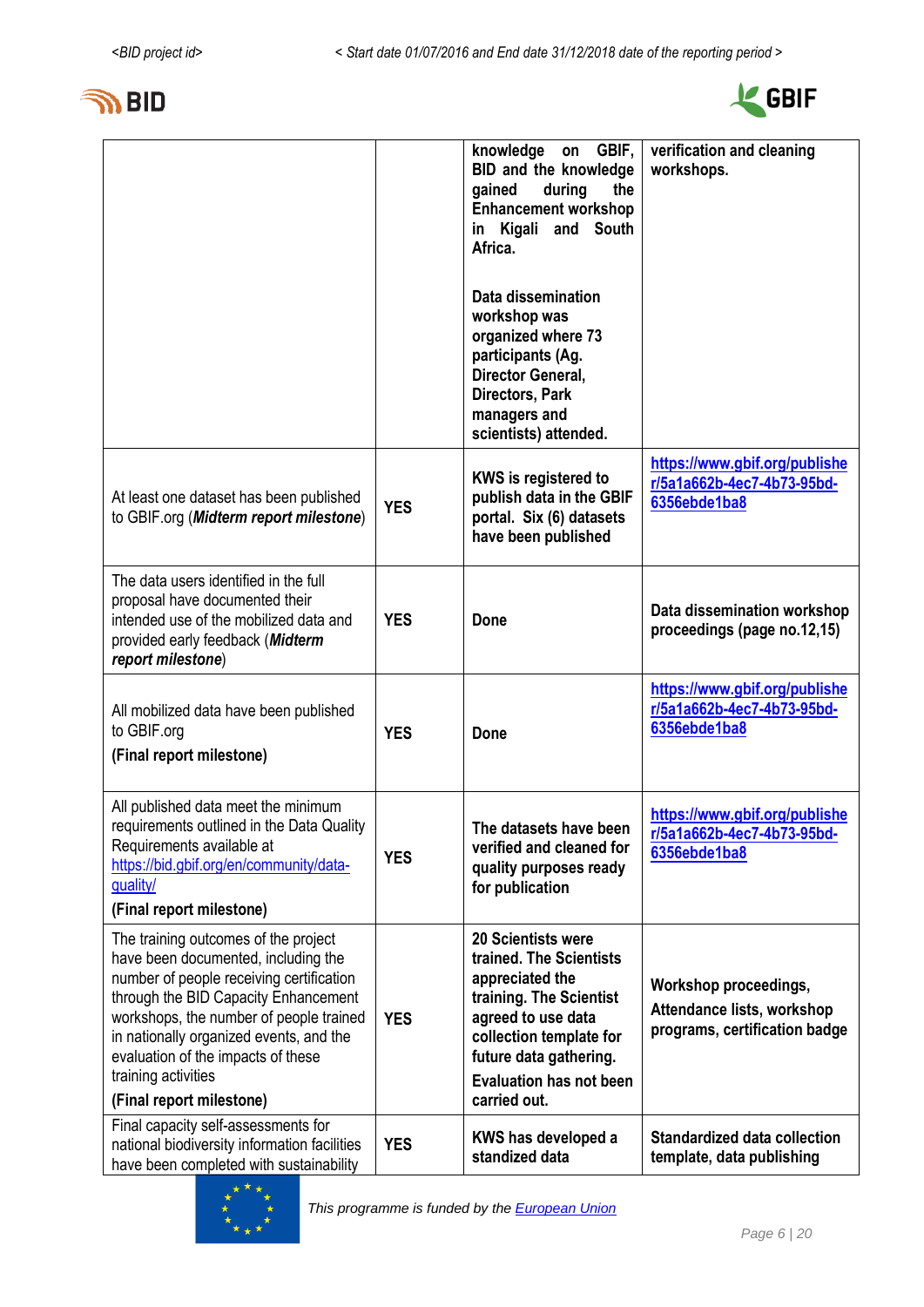# **জী** BID



| plans.<br>https://www.gbif.org/document/82277/ca<br>pacity-self-assessment-quidelines-for-<br>national-biodiversity-information-facilities<br>(EN)<br>https://www.gbif.org/document/82782/aut<br>o-evaluation-des-capacites-pour-les-<br>systemes-nationaux-dinformation-sur-la-<br>biodiversite (FR)<br>(Final report milestone) |            | collection template,<br><b>GBIF has granted KWS</b><br>data publishing rights | credentials                                                                                            |
|-----------------------------------------------------------------------------------------------------------------------------------------------------------------------------------------------------------------------------------------------------------------------------------------------------------------------------------|------------|-------------------------------------------------------------------------------|--------------------------------------------------------------------------------------------------------|
| All uses of the mobilized data have been<br>documented<br>(Final report milestone)                                                                                                                                                                                                                                                | <b>YES</b> | Done                                                                          | Data dissemination workshop<br>proceedings (page no.10)<br><b>Biodiversity training</b><br>proceedings |
| Best practices and lessons learned have<br>been documented<br>(Final report milestone)                                                                                                                                                                                                                                            | <b>YES</b> | Done                                                                          | All data mobilization<br>workshops proceedings                                                         |

#### **3.3. Project deliverables and activities**

*Refer to the table in section 2.2 "Deliverables, activities and reporting criteria" of your BID full proposal. Provide updates on the status of each of planned deliverables. In the event of unexpected delay, please provide detailed explanatory notes and indicate planned completion date. Add as many rows as needed.*

| <b>Delivera</b><br>ble                                                                                    | <b>Related</b><br>activity      | Complet<br>ed ?<br>Yes/No | <b>Explanatory</b><br>notes                                                                                                                                                      | <b>Sources of verification</b>                                                                     |
|-----------------------------------------------------------------------------------------------------------|---------------------------------|---------------------------|----------------------------------------------------------------------------------------------------------------------------------------------------------------------------------|----------------------------------------------------------------------------------------------------|
| Establish<br>or<br>strengthe<br>n national<br>biodiversi<br>ty<br>informatio<br>n facilities              | <b>Biodiversity</b><br>Training | <b>YES</b>                | Training<br>workshop; 20<br>scientists trained<br>on GIS and<br>Image<br>Processing,<br>Bioinformatics,<br>Ornithology, use<br>of GIS database,<br>how to use GBIF<br>and KenBIF | Workshop presentations,<br>Attendance list,<br>Workshop program,<br>Workshop proceedings           |
| Increase<br>available<br><b>biodiversi</b><br>ty data,<br>within<br>and<br>beyond<br>the grant<br>period. | Data<br>mobilization            | <b>YES</b>                | Data mobilization<br>workshops were<br>organized and<br>field scientists<br>from KWS<br>conservation<br>areas were<br>involved,<br>ornithology<br>datasets from                  | Workshop presentations,<br>attendance list,<br>Workshop program,<br>workshop proceedings, datasets |



*This programme is funded by the [European Union](http://europa.eu/)*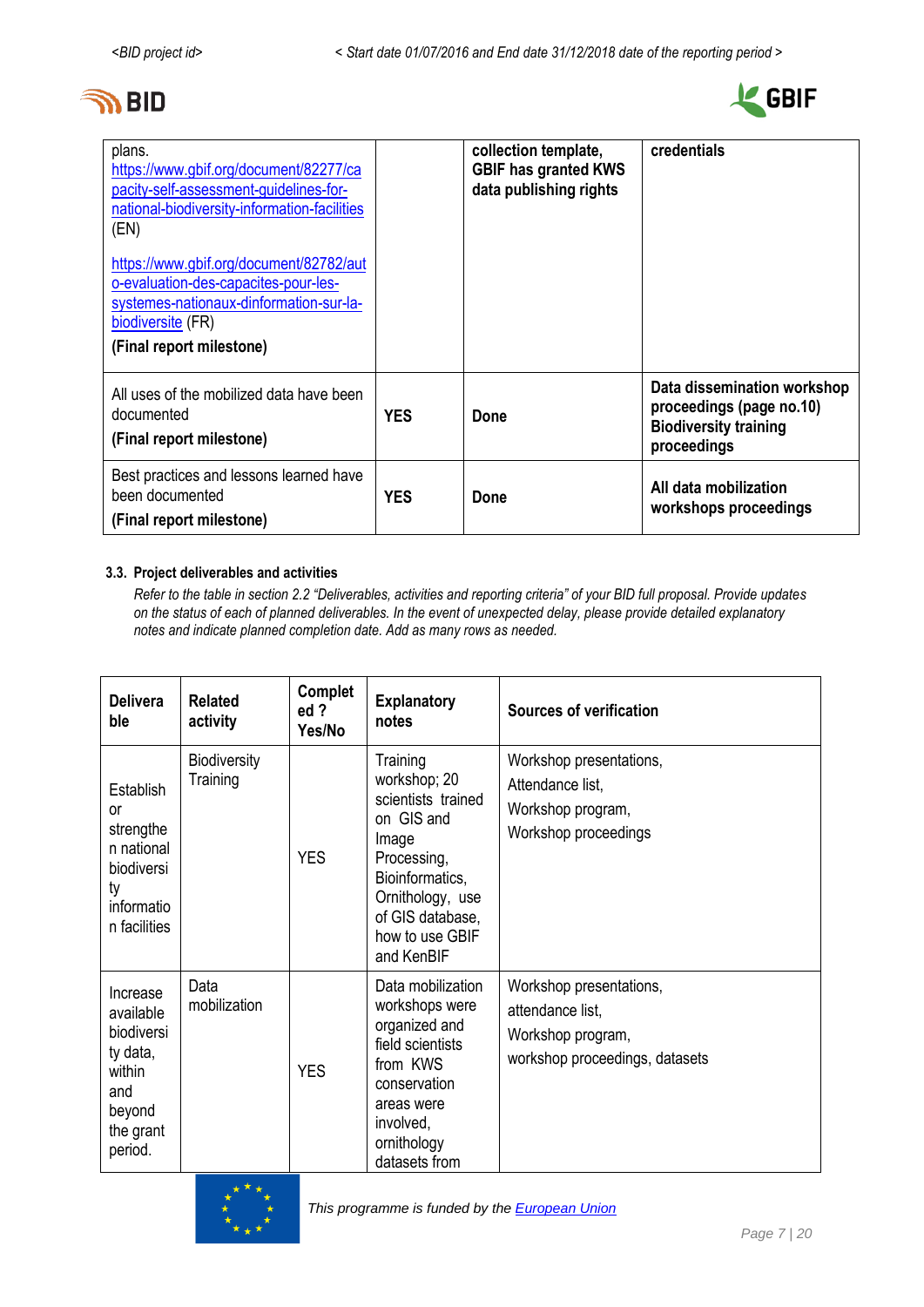



|                                                       |            | Nature kenya                                                                                                                                                                                                                                                                                                       |                                                                                                                                                |
|-------------------------------------------------------|------------|--------------------------------------------------------------------------------------------------------------------------------------------------------------------------------------------------------------------------------------------------------------------------------------------------------------------|------------------------------------------------------------------------------------------------------------------------------------------------|
| Biodiversity<br>Database<br>Design and<br>development | <b>YES</b> | Field meetings<br>with the Scientists<br>to collect the<br>relavant themes<br>for the database<br>One workshop<br>was organized to<br>develop data<br>collection<br>template with the<br>necessary themes                                                                                                          | kwsbis.kws.org, database schema, Workshop<br>presentations,<br>Attendance list,<br>Workshop program,<br>Workshop proceedings and field reports |
| Populate<br>database                                  | <b>YES</b> | Biodiversity<br>Database has<br>been allocated a<br>space in KWS<br>server                                                                                                                                                                                                                                         | www.kwsbis.kws.org                                                                                                                             |
| Publish<br>records                                    | <b>YES</b> | The following<br>datasets have<br>been published in<br>the GBIF portal.<br>Aerial<br>census<br>occurren<br>ce data<br>Marsabit<br>$\bullet$<br>Forest<br>Ecosyste<br>m plants<br>checklist<br>Mt.<br>$\bullet$<br>Kenya<br>Forest<br>Ecosyste<br>m<br>checklist<br>Kenya<br><b>Bird Map</b><br>occurren<br>ce data | https://www.gbif.org/publisher/5a1a662b-<br>4ec7-4b73-95bd-6356ebde1ba8                                                                        |
| Web interface<br>- Coding                             | <b>YES</b> | Done                                                                                                                                                                                                                                                                                                               | www.kwsbis.kws.org                                                                                                                             |
| Database<br>operationalizat<br>ion                    | <b>YES</b> | Done                                                                                                                                                                                                                                                                                                               | www.kwsbis.kws.org                                                                                                                             |
| Pilot publish                                         | <b>YES</b> | Done                                                                                                                                                                                                                                                                                                               | https://www.gbif.org/publisher/5a1a662b-<br>4ec7-4b73-95bd-6356ebde1ba8                                                                        |

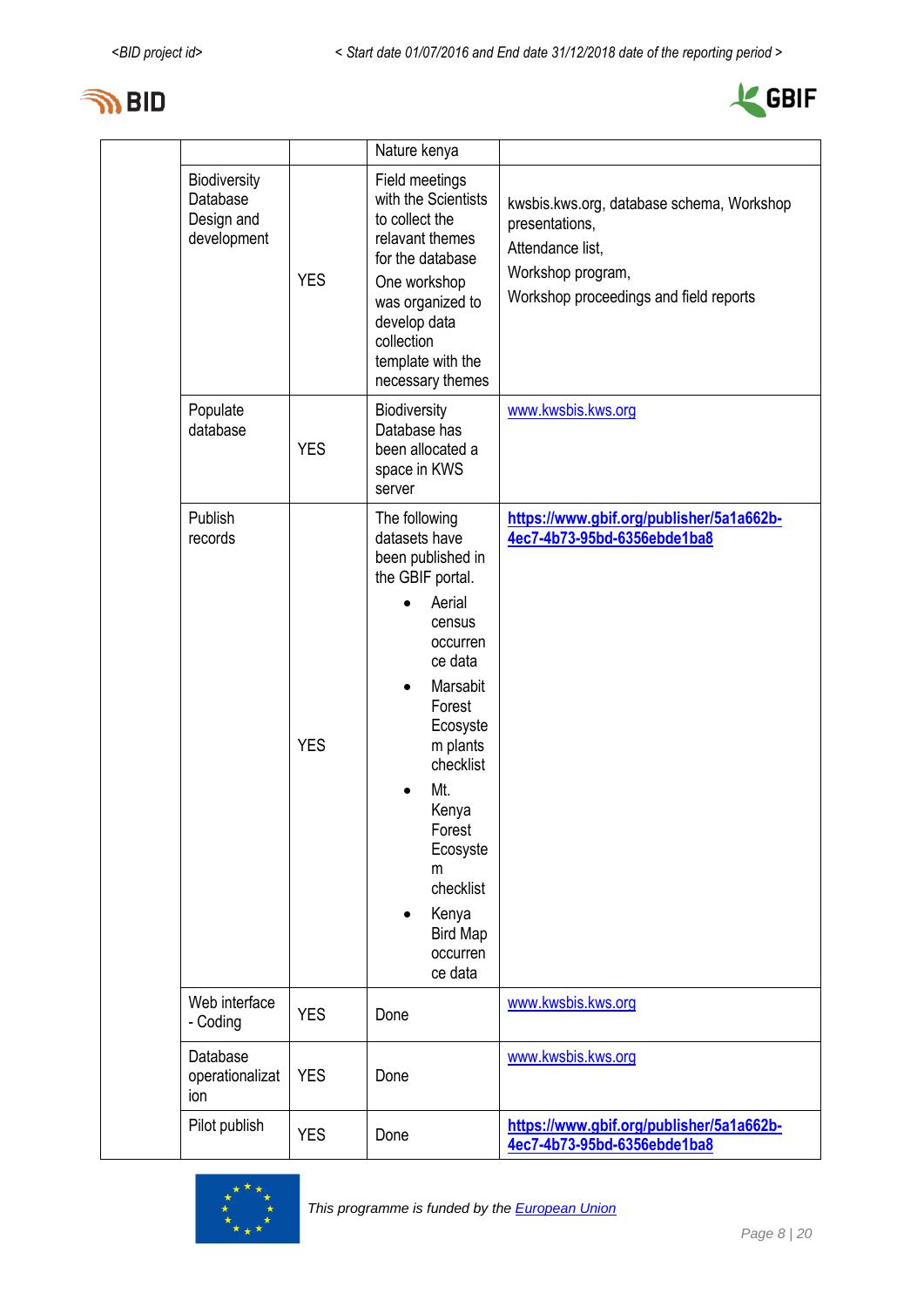



|                                                                             | Database<br>system<br>documentation                                           | <b>YES</b> | Ongoing                                                                                                                                                                                                                                                                                                                               | www.kwsbis.kws.org<br><b>User Manual</b>                                         |
|-----------------------------------------------------------------------------|-------------------------------------------------------------------------------|------------|---------------------------------------------------------------------------------------------------------------------------------------------------------------------------------------------------------------------------------------------------------------------------------------------------------------------------------------|----------------------------------------------------------------------------------|
|                                                                             | Biodiversity<br>status.<br>distribution<br>and trends                         | <b>YES</b> | Ongoing                                                                                                                                                                                                                                                                                                                               | www.kwsbis.kws.org<br>http://www.kws.go.ke/file/2874/download?token=<br>zLiEvNc0 |
|                                                                             |                                                                               |            |                                                                                                                                                                                                                                                                                                                                       |                                                                                  |
| Apply<br>biodiversi<br>ty data in<br>response<br>to<br>national<br>priority | National<br>priorities with<br><b>Biodiversity</b><br>information<br>embedded | <b>YES</b> | Biodiversity data<br>has been applied<br>during the<br>compilation of the<br>National Wildlife<br>Status report<br><b>Held Biodiversity</b><br><b>Status Workshop</b><br>to disseminate<br>collected and<br>collated<br>biodiversity<br>information to<br>protected area<br>managers and<br>planners (11 <sup>th</sup><br>Dec, 2018). | http://www.kws.go.ke/file/2874/download?token=<br>zLiEvNc0                       |
|                                                                             | <b>User Friendly</b><br>information for<br>non-<br>specialists                | <b>YES</b> | User friendly<br>database                                                                                                                                                                                                                                                                                                             | www.kwsbis.kws.org                                                               |
|                                                                             | <b>Enhanced PA</b><br>Manager<br>decisions                                    | <b>YES</b> | PA uses kwsbis to<br>share data and<br>information with<br>other stakeholders                                                                                                                                                                                                                                                         | www.kwsbis.kws.org                                                               |

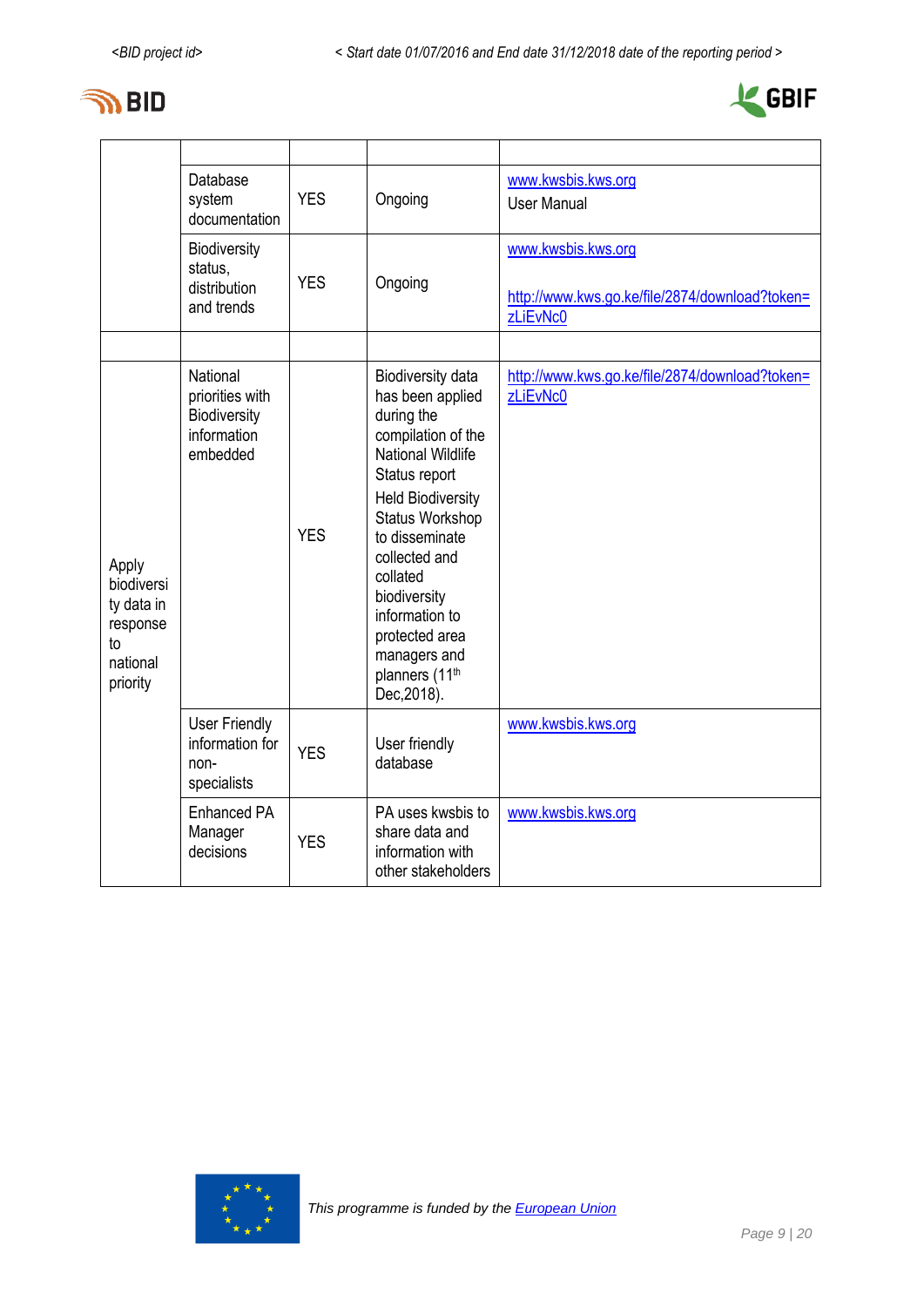



### **3.4. Datasets published on GBIF.org**

*Refer to the table in section 2.4 "Biodiversity data mobilization plan" of your BID full proposal. If the dataset is not yet published, please indicate the name of the institution that is expected to host the data when published in the column "DOI or URL/Planned hosting institution". Add as many rows as needed.*

| <b>Dataset title</b>                                    | <b>Publishing</b><br>institution                          | DOI or<br><b>URL/Planned</b><br>hosting<br>institution | Date/expected date of<br>publication | <b>Explanatory notes</b>  |
|---------------------------------------------------------|-----------------------------------------------------------|--------------------------------------------------------|--------------------------------------|---------------------------|
| Aerial census<br>occurrence data                        | Kenya Wildlife<br>Service                                 | Kenya Wildlife<br>Service                              | 25th September 2018                  | Published                 |
| <b>Marsabit Forest</b><br>Ecosystem plants<br>checklist | Kenya Wildlife<br>Service/National<br>Museums of<br>Kenya | Kenya Wildlife<br>Service                              | 16 <sup>th</sup> November, 2018      | Published                 |
| Mt. Kenya Forest<br>Ecosystem<br>checklist              | Kenya Wildlife<br>Service/National<br>Museums of<br>Kenya | Kenya Wildlife<br>Service                              | 16 <sup>th</sup> November, 2018      | Published                 |
| Kenya Bird Map<br>occurrence data                       | Nature Kenya                                              | Kenya Wildlife<br>Service                              | 28 <sup>th</sup> December, 2018      | Published                 |
| <b>Ground Census</b>                                    | Kenya Wildlife<br>Service                                 | Kenya Wildlife<br>Service                              | 29 <sup>th</sup> October, 2018       | Published                 |
| Zoology collection<br>data                              | National<br>Museums of<br>Kenya                           | Kenya Wildlife<br>Service                              | <b>Next Month</b>                    | Data yet to be<br>availed |
| Botany collection<br>data                               | National<br>Museums of<br>Kenya                           | Kenya Wildlife<br>Service                              | <b>Next Month</b>                    | Data yet to be<br>availed |
| Important Bird<br>Areas Occurrence<br>Data              | Nature Kenya                                              | Kenya Wildlife<br>Service                              | <b>Next Month</b>                    | Data yet to be<br>availed |

#### **3.5. Examples of use of biodiversity data available through GBIF**

*Data mobilised through the BID programme, ultimately, should guide natural resource conservation and management policy. We require you to report on how you have integrated these data into these policy-making processes. You may*  want to refer to the section 2.5 "Plan to support the integration of biodiversity information into policy and decision-making *process" of your original proposal as a reminder of your original commitments.* 

*As part of that process, we request you to provide us with a summary of how you have used these data within the decision-making process and we have included some guiding questions below to help with that process. Please note that if your dataset has been combined with other datasets in analyses that guide the decision-making process, then this should be recorded too.* 

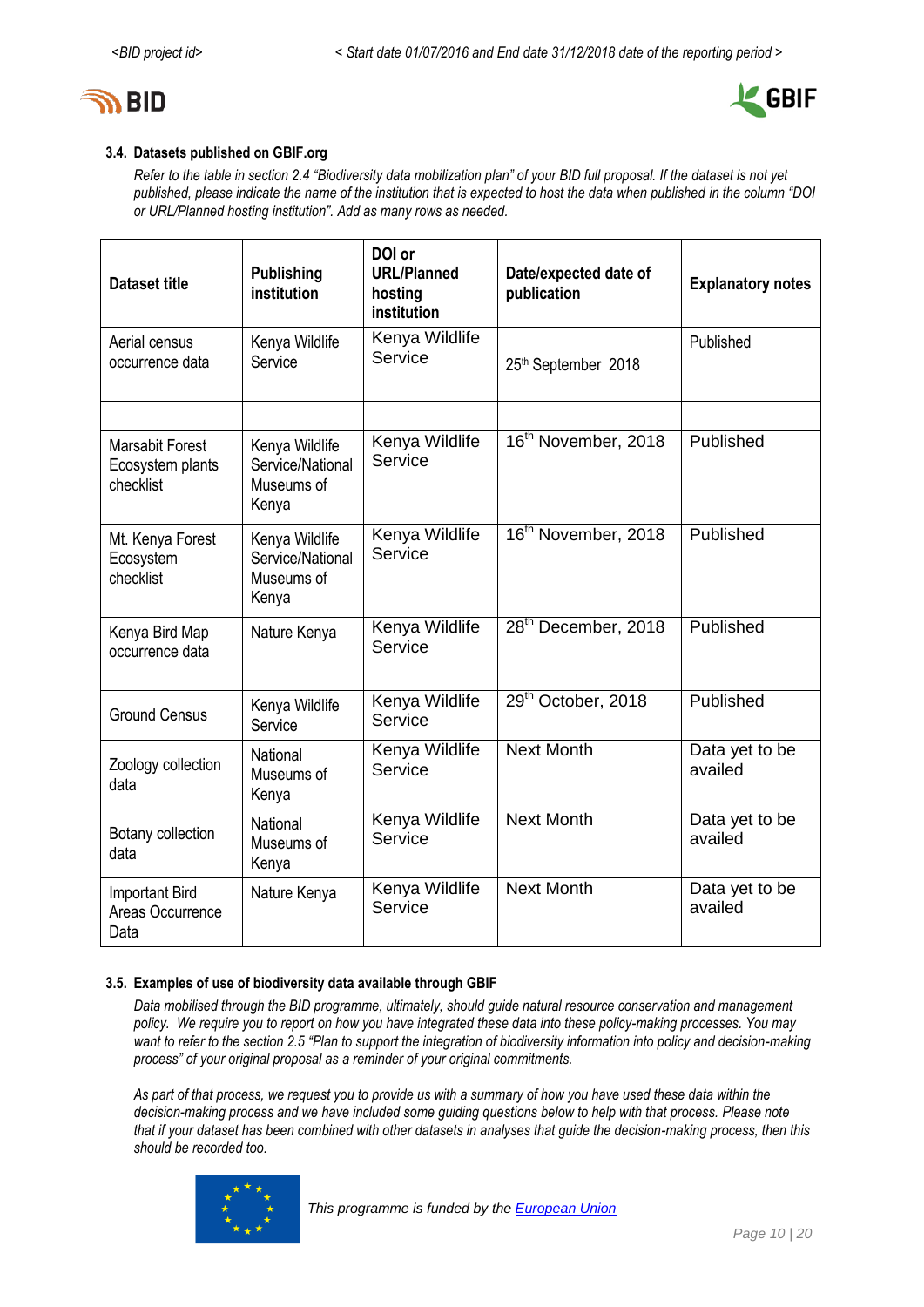



#### **Description**

*Has your project been successful in integrating data within the policy-making process?* 

*Yes data mobilized and organized under this project has been used in the compilation of the National Wildlife Status Report to inform the country on biodiversity status. Further, Kenya Wildlife Service maintains an institutional Knowledge Management System and toward this, these datasets have been pivotal in developing an internal biodiversity database for accessibility and availability of information to management and KWS staff at the click of a button. Further, the data and databases that have been accrued from this project are critical for local as well as international researchers for enhanced biodiversity conservation. As well KWS has been using these data for developing protected area management plans to guide protected area (PA) managers.*

*Where did the demand for these data come from?* 

*The National Government and its ministries, County Governments, Non-Governmental Organizations (NGOs), KWS Managers and scientists, Learning institutions, and International Researchers*

*If yes, which policies have been developed using your data?* 

*Amendment of the Kenya's Wildlife Management Act, 2013 (Human Wildlife Conflict compensation Scheme, Wildlife Utilization)*

*If no, what were some of the challenges you faced in getting your data into those processes?N/A*

*Did you have a biodiversity data integration plan from the beginning of your project? If so, did you have to adapt your plan as the project progressed and why did you have to make those alterations?* 

*YES. KWS has been having an internal integrated database. However, the datasets were in different formats and not readily accessible to many scientists. There was also lack of awareness amongst users.*

*In what format are your data being used i.e. what were the analyses, if any, that you needed to perform on the data to ensure that they was in a format accessible to policy-makers?* 

*Most data were stored in raw formats. Datasets were verified, cleaned and are now available in the form of thematic maps, tables and charts that depict trends and future wildlife scenarios (modeling).*

*What level of communication has there been with the relevant policy stakeholders i.e. by which means? With what regularity? And, how critical have these interactions been for the development policy-relevant analyses?* 

*Meetings, workshops, telephone interviews and emails. Data/information requests are often very regular. Very important interactions.*

*What additional support (resources, tools, network, and training) would be needed for your project to ensure the flow of information from mobilisation to decision-making?* 

*KWS needs financial support to procure a powerful server to host the databases, continual training of staff on GIS and databases and acquire equipment e.g. Laptops for field scientists to enable better data collection and also sustainability of the project.*

*How would you improve on your own processes in the future to improve data integration in the future?* 

*Data collection using the format generated from this project. Increase data sharing as well as make sure that data collected in the field is forwarded to KWS HQs for integrating into the database. Maintain the online platform.*

*Data may serve other purposes other than for policy-making and these are as valuable. How was your data used for other purposes e.g. development of training materials, scientific publications, communication activities etc?*

*KWS staff and other stakeholders undertaking Masters and PhDs programmes use these data in their studies. Internal research newsletters development*

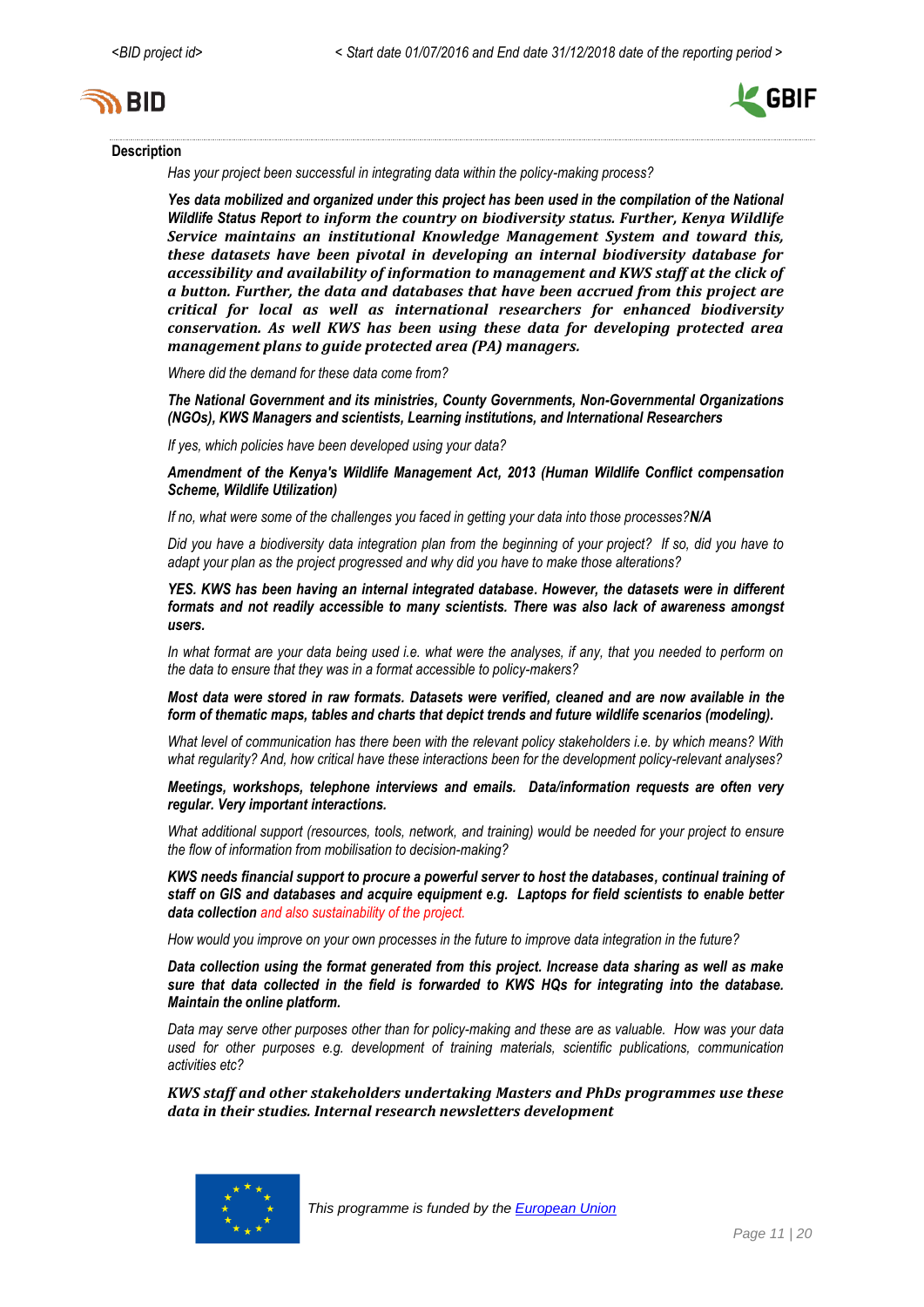



#### **Supporting materials**

*As part of our reporting, we request you to provide us with a copy of any materials highlighting data use on your dataset, either on its own or in combination with other datasets. This could be in the form of:*

- Reports governmental, ministerial, non-governmental organisations, international policy-making bodies
- Policy briefs
- Scientific publications
- Outputs from analyses that will be used in the future e.g. species distributions maps and other spatial analyses
- Education/communication materials

*Please provide a valid dataset to the doi. Where the doi is not known, please state why.*

#### *This part has not yet been implemented*

| Name of resource | Type of resource i.e. report, policy brief,<br>scientific publication, analysis output,<br>education materials, communication<br>materials, other (please specify) | Dataset doi | Link to document or publication<br>citation |
|------------------|--------------------------------------------------------------------------------------------------------------------------------------------------------------------|-------------|---------------------------------------------|
|                  |                                                                                                                                                                    |             |                                             |
|                  |                                                                                                                                                                    |             |                                             |
|                  |                                                                                                                                                                    |             |                                             |
|                  |                                                                                                                                                                    |             |                                             |

#### **3.6. Events organized as part of the project**

*List all the events that have been organized as part of your project. Please provide links to any documents or webpages documenting the use in the "Sources of verification" column. Add as many rows as needed.*

| <b>Full title</b>                                                                                          | Organizing<br>institution    | <b>Dates</b>                                 | Number of<br>participants | Sources of<br>verification                               |
|------------------------------------------------------------------------------------------------------------|------------------------------|----------------------------------------------|---------------------------|----------------------------------------------------------|
| Data<br>Mobilization and<br>Organization and<br>Inception                                                  | Kenya<br>Wildlife<br>Service | $27^{th}$ -30 <sup>th</sup><br>September2016 | 24                        | Project activity<br>timeline,<br>Workshop<br>Proceedings |
| <b>Biodiversity</b><br>Information<br>Database<br><b>Systems</b><br>Training and<br>Data entry<br>Workshop | Kenya<br>Wildlife<br>Service | $3rd-5th$<br>April, 2018                     | 24                        | Project activity<br>timeline,<br>Workshop<br>Proceedings |
| <b>Biodiversity</b><br>Training                                                                            | Kenya<br>Wildlife<br>Service | 18th-21st<br>December2017                    | 22                        | Project activity<br>timeline,<br>Workshop<br>Proceedings |

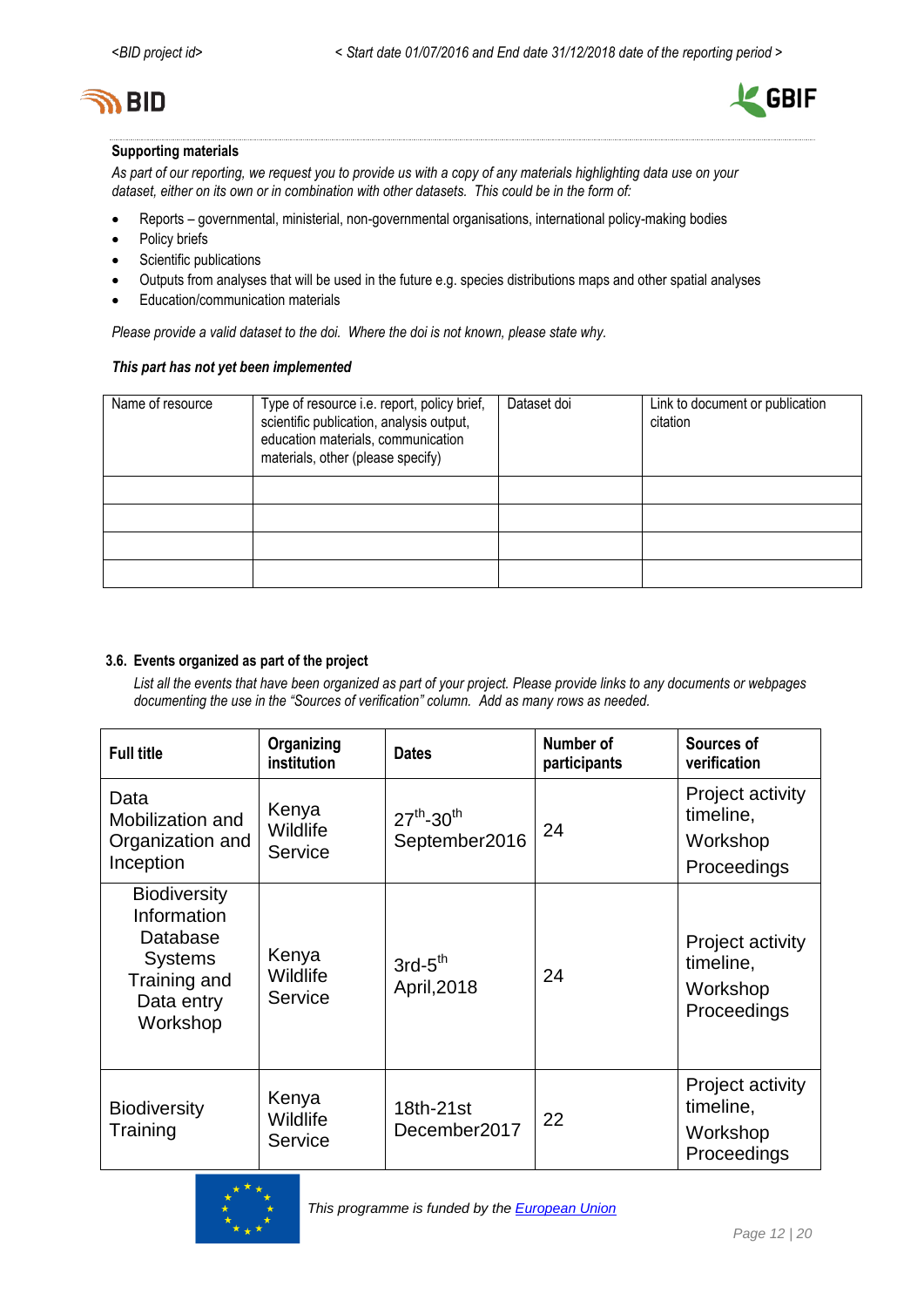



| Data<br>Mobilization and<br>Organization                   | Kenya<br>Wildlife<br>Service | August-<br>September2018 | 20 | Project activity<br>timeline                            |
|------------------------------------------------------------|------------------------------|--------------------------|----|---------------------------------------------------------|
| Data cleaning                                              | Kenya<br>Wildlife<br>Service | August-<br>September2018 | 20 | Project activity<br>timeline                            |
| Organize<br><b>Biodiversity</b><br><b>Status Workshop</b>  | Kenya<br>Wildlife<br>Service | September2018            | 50 | Project activity<br>timeline                            |
| <b>Project Report</b><br>writing                           | Kenya<br>Wildlife<br>Service | October2018              | 10 | Project activity<br>timeline                            |
| Project<br><b>Dissemination</b><br>materials               | Kenya<br>Wildlife<br>Service | December2018             | 73 | Project activity<br>timeline<br>Workshop<br>proceedings |
| Data<br>mobilization and<br>organization<br>report writing | Kenya<br>Wildlife<br>Service | December,<br>2018        | 9  | Project<br><b>Timeline</b><br><b>Final Report</b>       |

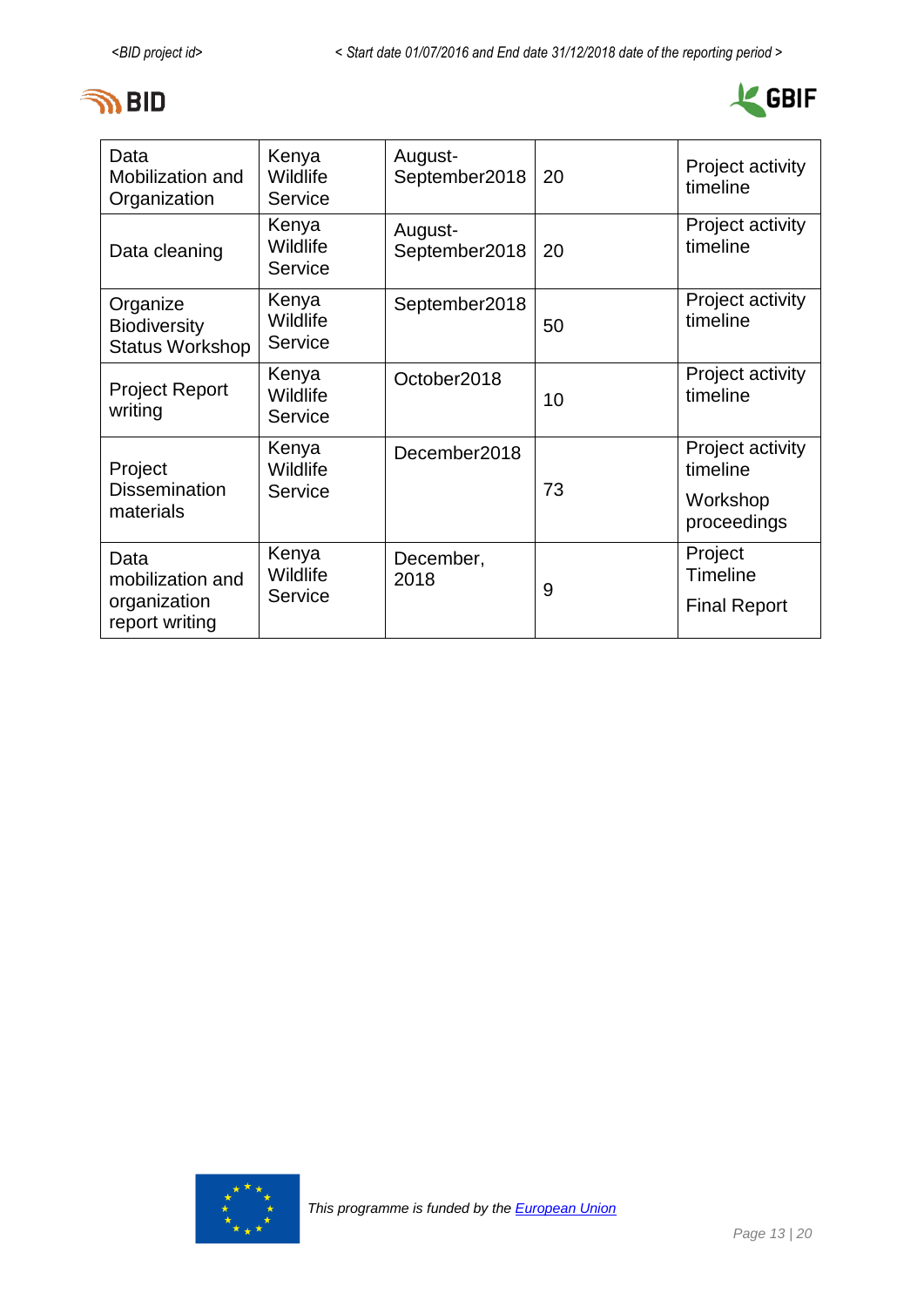



## <span id="page-13-0"></span>**4. Updated calendar for the BID project implementation and evaluation period**

*The calendar should be completed in the same way as in the Full Project Proposal, but should include any expected changes. Provide reasons for any expected changes in section 4.1 'Explanatory Notes'.*

| Implementation period (maximum 24 months, starting 1 June 2016 at the earliest) |  |                |              |   |                 |   |                |                |                                                            |    |    |                           |    |    |    |    |    |    |       |    |              |    |    |    |    |    |    |    |              |
|---------------------------------------------------------------------------------|--|----------------|--------------|---|-----------------|---|----------------|----------------|------------------------------------------------------------|----|----|---------------------------|----|----|----|----|----|----|-------|----|--------------|----|----|----|----|----|----|----|--------------|
| Implementation period start date and<br>end date (dd/mm/yy)                     |  |                |              |   |                 |   |                |                | 1 <sup>st</sup> July 2016- 31 <sup>st</sup> December, 2018 |    |    |                           |    |    |    |    |    |    |       |    |              |    |    |    |    |    |    |    |              |
| <b>Activity</b>                                                                 |  | $\overline{2}$ | $\mathbf{3}$ | 4 | $5\overline{)}$ | 6 | $\overline{7}$ | 8 <sup>°</sup> | 9                                                          | 10 | 11 | 12                        | 13 | 14 | 15 | 16 | 17 | 18 | 19 20 | 21 | $22 \mid 23$ | 24 | 25 | 26 | 27 | 28 | 29 | 30 | <b>NOTES</b> |
| BID Capacity Enhancement workshop 1                                             |  | X              |              |   |                 |   |                |                |                                                            |    |    |                           |    |    |    |    |    |    |       |    |              |    |    |    |    |    |    |    |              |
| 6-month progress analysis                                                       |  |                |              |   |                 | Χ |                |                |                                                            |    |    |                           |    |    |    |    |    |    |       |    |              |    |    |    |    |    |    |    |              |
| Mid-term evaluation & reporting                                                 |  |                |              |   |                 |   |                |                |                                                            |    | X  | $\boldsymbol{\mathsf{X}}$ |    |    |    |    |    |    |       |    |              |    |    |    |    |    |    |    |              |
| <b>INCREASE AVAILABLE</b><br><b>BIODIVERSITY DATA</b>                           |  |                |              |   |                 |   |                |                |                                                            |    |    |                           |    |    |    |    |    |    |       |    |              |    |    |    |    |    |    |    |              |
| <b>Preliminaries:</b>                                                           |  |                |              |   |                 |   |                |                |                                                            |    |    |                           |    |    |    |    |    |    |       |    |              |    |    |    |    |    |    |    |              |
| <b>Database Mobilization</b>                                                    |  |                |              |   |                 |   |                |                |                                                            |    |    |                           |    |    |    |    |    |    |       |    |              |    |    |    |    |    |    |    |              |
| Create awareness on project<br>$\bullet$                                        |  |                |              |   |                 |   |                |                |                                                            |    |    |                           |    |    |    |    |    |    |       |    |              |    |    |    |    |    |    |    |              |
| Demonstrate GBIF and KenBIF<br>$\bullet$<br>data                                |  |                |              |   |                 |   |                |                |                                                            |    |    |                           |    |    |    |    |    |    |       |    |              |    |    |    |    |    |    |    |              |
| Determine biodiversity information<br>$\bullet$<br>user needs                   |  |                |              |   |                 |   |                |                |                                                            |    |    |                           |    |    |    |    |    |    |       |    |              |    |    |    |    |    |    |    |              |
| List biodiversity datasets for KWS<br>$\bullet$<br>and partners                 |  |                |              |   |                 |   |                |                |                                                            |    |    |                           |    |    |    |    |    |    |       |    |              |    |    |    |    |    |    |    |              |
| Identify data gaps viz a viz<br>$\bullet$<br>identified user needs              |  |                |              |   |                 |   |                |                |                                                            |    |    |                           |    |    |    |    |    |    |       |    |              |    |    |    |    |    |    |    |              |
| List formats for existing datasets<br>$\bullet$                                 |  |                |              |   |                 |   |                |                |                                                            |    |    |                           |    |    |    |    |    |    |       |    |              |    |    |    |    |    |    |    |              |

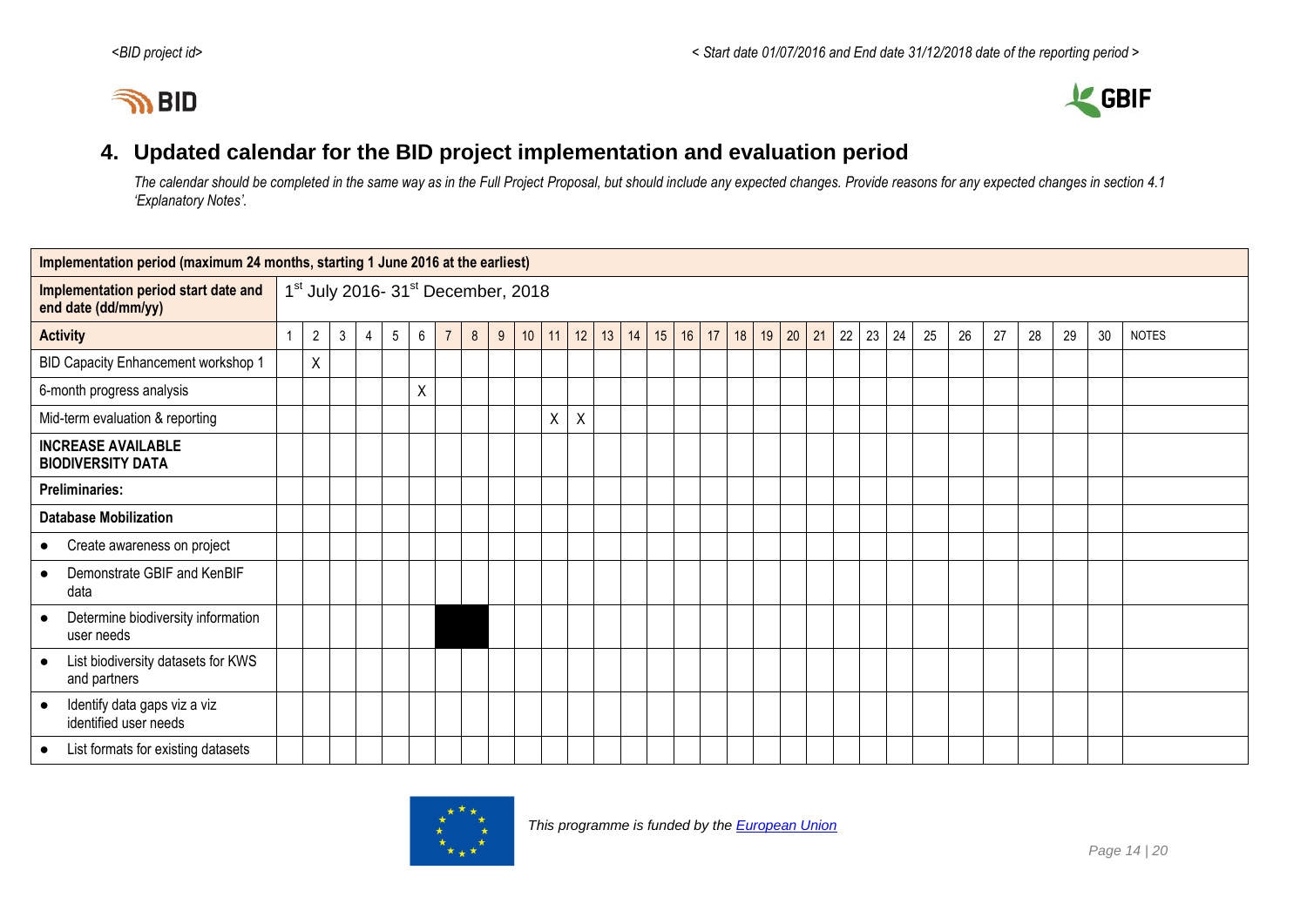| <b>BID</b>                                                                                  |  |  |  |  |  |  |  |  |  |  |  |  |  |  | <b>GBIF</b> |  |
|---------------------------------------------------------------------------------------------|--|--|--|--|--|--|--|--|--|--|--|--|--|--|-------------|--|
| List quality of available datasets<br>$\bullet$                                             |  |  |  |  |  |  |  |  |  |  |  |  |  |  |             |  |
| Determine accessibility of data<br>$\bullet$<br>(open, restricted, confidential)            |  |  |  |  |  |  |  |  |  |  |  |  |  |  |             |  |
| Formulate data sharing policy<br>$\bullet$                                                  |  |  |  |  |  |  |  |  |  |  |  |  |  |  |             |  |
| Determine on frequency to update<br>$\bullet$<br>data                                       |  |  |  |  |  |  |  |  |  |  |  |  |  |  |             |  |
| Constitute data management<br>$\bullet$<br>technical committee                              |  |  |  |  |  |  |  |  |  |  |  |  |  |  |             |  |
| Write inception workshop report<br>$\bullet$                                                |  |  |  |  |  |  |  |  |  |  |  |  |  |  |             |  |
| Database Design:                                                                            |  |  |  |  |  |  |  |  |  |  |  |  |  |  |             |  |
| Design biodiversity database<br>based on user needs                                         |  |  |  |  |  |  |  |  |  |  |  |  |  |  |             |  |
| <b>Populate Database</b>                                                                    |  |  |  |  |  |  |  |  |  |  |  |  |  |  |             |  |
| Extract data from existing soft and<br>hard copy records                                    |  |  |  |  |  |  |  |  |  |  |  |  |  |  |             |  |
| Mobilize data from partners and<br>$\bullet$<br>others where necessary                      |  |  |  |  |  |  |  |  |  |  |  |  |  |  |             |  |
| Clean data where necessary<br>$\bullet$                                                     |  |  |  |  |  |  |  |  |  |  |  |  |  |  |             |  |
| Validate data where necessary<br>$\bullet$                                                  |  |  |  |  |  |  |  |  |  |  |  |  |  |  |             |  |
| Export data into designed database<br>$\bullet$                                             |  |  |  |  |  |  |  |  |  |  |  |  |  |  |             |  |
| Coding                                                                                      |  |  |  |  |  |  |  |  |  |  |  |  |  |  |             |  |
| Develop a Web interface for data<br>$\bullet$<br>entry, queries, reports and data<br>export |  |  |  |  |  |  |  |  |  |  |  |  |  |  |             |  |
| <b>Database Operationalization</b>                                                          |  |  |  |  |  |  |  |  |  |  |  |  |  |  |             |  |
| <b>Publish</b>                                                                              |  |  |  |  |  |  |  |  |  |  |  |  |  |  |             |  |
| <b>Pilot Publish</b>                                                                        |  |  |  |  |  |  |  |  |  |  |  |  |  |  |             |  |

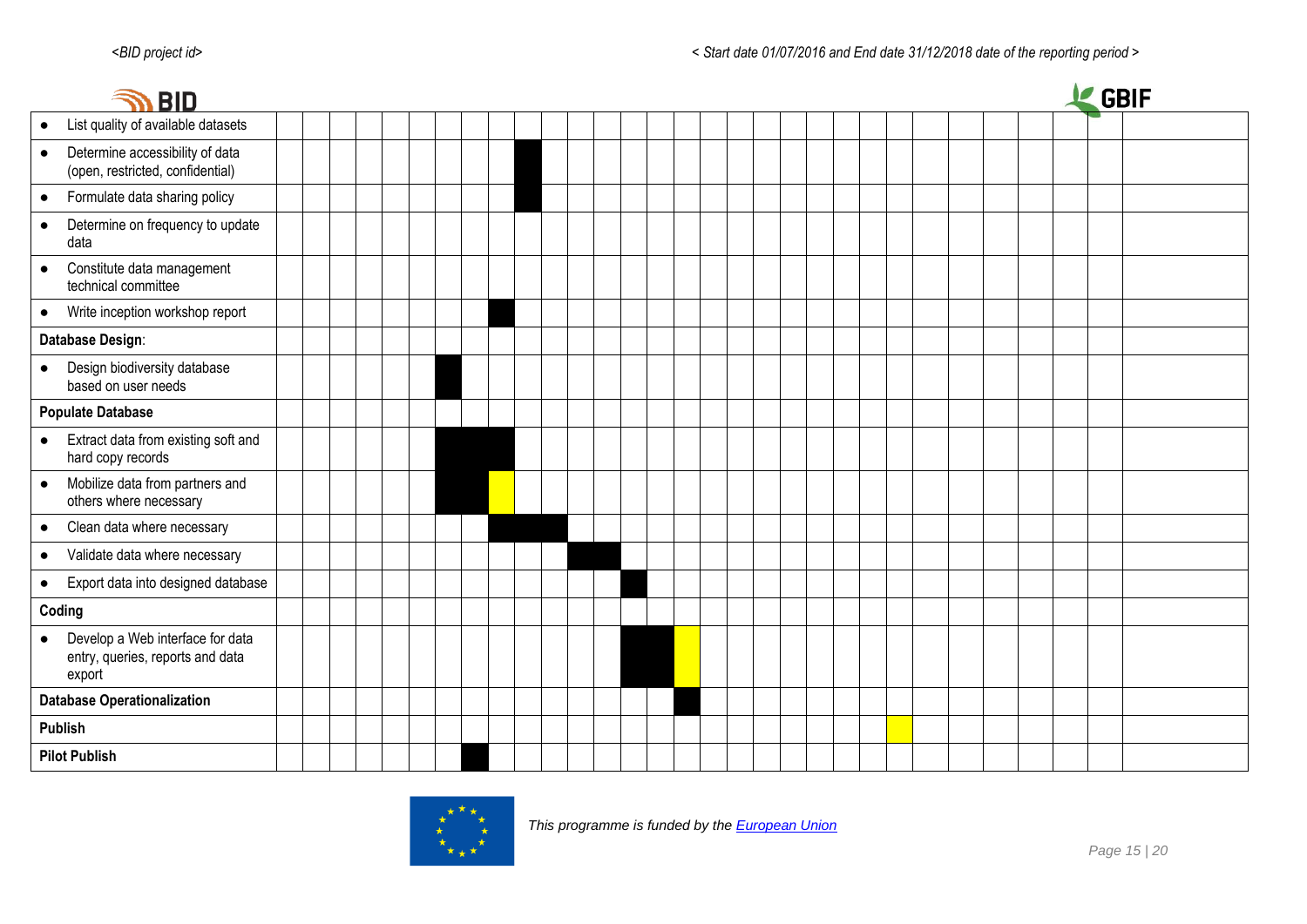| <b>IN BID</b>                                                                                        |  |  |  |  |  |  |  |  |  |  |  | LE GBIF |  |
|------------------------------------------------------------------------------------------------------|--|--|--|--|--|--|--|--|--|--|--|---------|--|
| <b>Documentation</b>                                                                                 |  |  |  |  |  |  |  |  |  |  |  |         |  |
| <b>Status and trends</b>                                                                             |  |  |  |  |  |  |  |  |  |  |  |         |  |
| <b>ESTABLISH OR STRENGTHEN</b><br><b>FACILITIES</b>                                                  |  |  |  |  |  |  |  |  |  |  |  |         |  |
| <b>Biodiversity Training</b>                                                                         |  |  |  |  |  |  |  |  |  |  |  |         |  |
| How to use Database System<br>$\bullet$<br>developed in this project                                 |  |  |  |  |  |  |  |  |  |  |  |         |  |
| How to use GBIF and KenBIF<br>$\bullet$                                                              |  |  |  |  |  |  |  |  |  |  |  |         |  |
| <b>Bioinformatics</b><br>$\bullet$                                                                   |  |  |  |  |  |  |  |  |  |  |  |         |  |
| GIS using QGIS<br>$\bullet$                                                                          |  |  |  |  |  |  |  |  |  |  |  |         |  |
| Image processing using Land<br>$\bullet$<br>Impact Tool and SPIRITS                                  |  |  |  |  |  |  |  |  |  |  |  |         |  |
| Botany 101 for WPA biodiversity<br>$\bullet$<br>inventories (taught by National<br>Museums of Kenya) |  |  |  |  |  |  |  |  |  |  |  |         |  |
| Ornithology 101 for WPA<br>$\bullet$<br>biodiversity inventories (taught by<br>Nature Kenya)         |  |  |  |  |  |  |  |  |  |  |  |         |  |
| <b>Monitoring and Evaluation</b>                                                                     |  |  |  |  |  |  |  |  |  |  |  |         |  |
| • Conduct Monitoring and Evaluation                                                                  |  |  |  |  |  |  |  |  |  |  |  |         |  |
| APPLY BIODIVERSITY DATA TO<br><b>NATIONAL PRIORITIES AND</b><br><b>DECISION MAKING</b>               |  |  |  |  |  |  |  |  |  |  |  |         |  |
| • National priorities                                                                                |  |  |  |  |  |  |  |  |  |  |  |         |  |
| Write workshop report<br>$\bullet$                                                                   |  |  |  |  |  |  |  |  |  |  |  |         |  |
| Disseminate workshop report and<br>$\bullet$<br>especially to policy makers                          |  |  |  |  |  |  |  |  |  |  |  |         |  |
| Non-specialists information<br>$\bullet$                                                             |  |  |  |  |  |  |  |  |  |  |  |         |  |

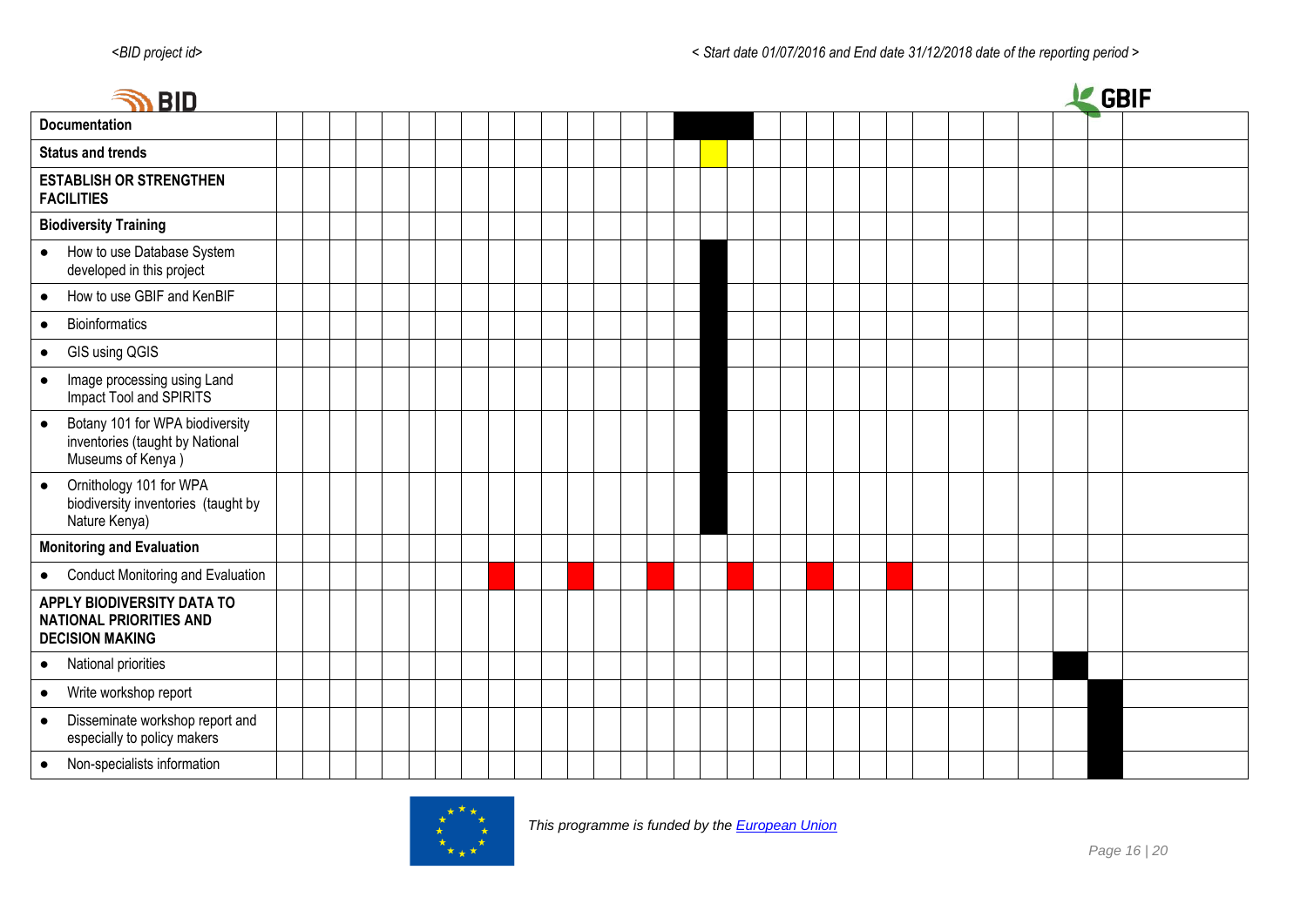|           | <b>SO BID</b>                                                                    |             |                       |                |                |         |  |  |  |  |  |  |  |  |  |  |  |  | <b>GBIF</b> |  |
|-----------|----------------------------------------------------------------------------------|-------------|-----------------------|----------------|----------------|---------|--|--|--|--|--|--|--|--|--|--|--|--|-------------|--|
| $\bullet$ | Disseminate user-friendly info to<br>policy makers and other non-<br>specialists |             |                       |                |                |         |  |  |  |  |  |  |  |  |  |  |  |  |             |  |
|           | • Enhanced Decisions                                                             |             |                       |                |                |         |  |  |  |  |  |  |  |  |  |  |  |  |             |  |
|           | Evaluation period (maximum 6 months, ending 31 December 2018 at the latest)      |             |                       |                |                |         |  |  |  |  |  |  |  |  |  |  |  |  |             |  |
|           | <b>Evaluation period start date and end</b><br>date (dd/mm/yy)                   |             | $01/10/18 - 30/11/18$ |                |                |         |  |  |  |  |  |  |  |  |  |  |  |  |             |  |
|           | <b>Activity</b>                                                                  | $2^{\circ}$ | 3 <sub>1</sub>        | $\overline{4}$ | 5 <sup>5</sup> | 6 Notes |  |  |  |  |  |  |  |  |  |  |  |  |             |  |
|           | Final financial and narrative reporting                                          | Χ           | X                     |                |                |         |  |  |  |  |  |  |  |  |  |  |  |  |             |  |

#### **4.1. Explanatory notes:**

| <b>KEY</b> | EXPLANATION                     |
|------------|---------------------------------|
|            | Implemented activity            |
|            | Partially implemented activity  |
|            | Activity not implemented so far |

The initial activities for data mobilization (creating awareness on project, demonstrating GBIF and KenBIF data, determination of biodiversity information user needs, listing of biodiversity datasets for KWS and partners, identifying data gaps visa a viz identified user needs, listing formats for existing datasets and quality of available datasets) were implemented according to the project agreement. However, the implementation of the project experienced some delays for six (6) months between June to November 2017 due to new government guidelines affecting administration of donor funds to state departments.

So far, 90% of the project funds have been disbursed and close to 90% of the project activities implemented. These activities include, full deployment of the Biodiversity database into the central KWS server, publishing of datasets to GBIF portal, holding workshops for training,

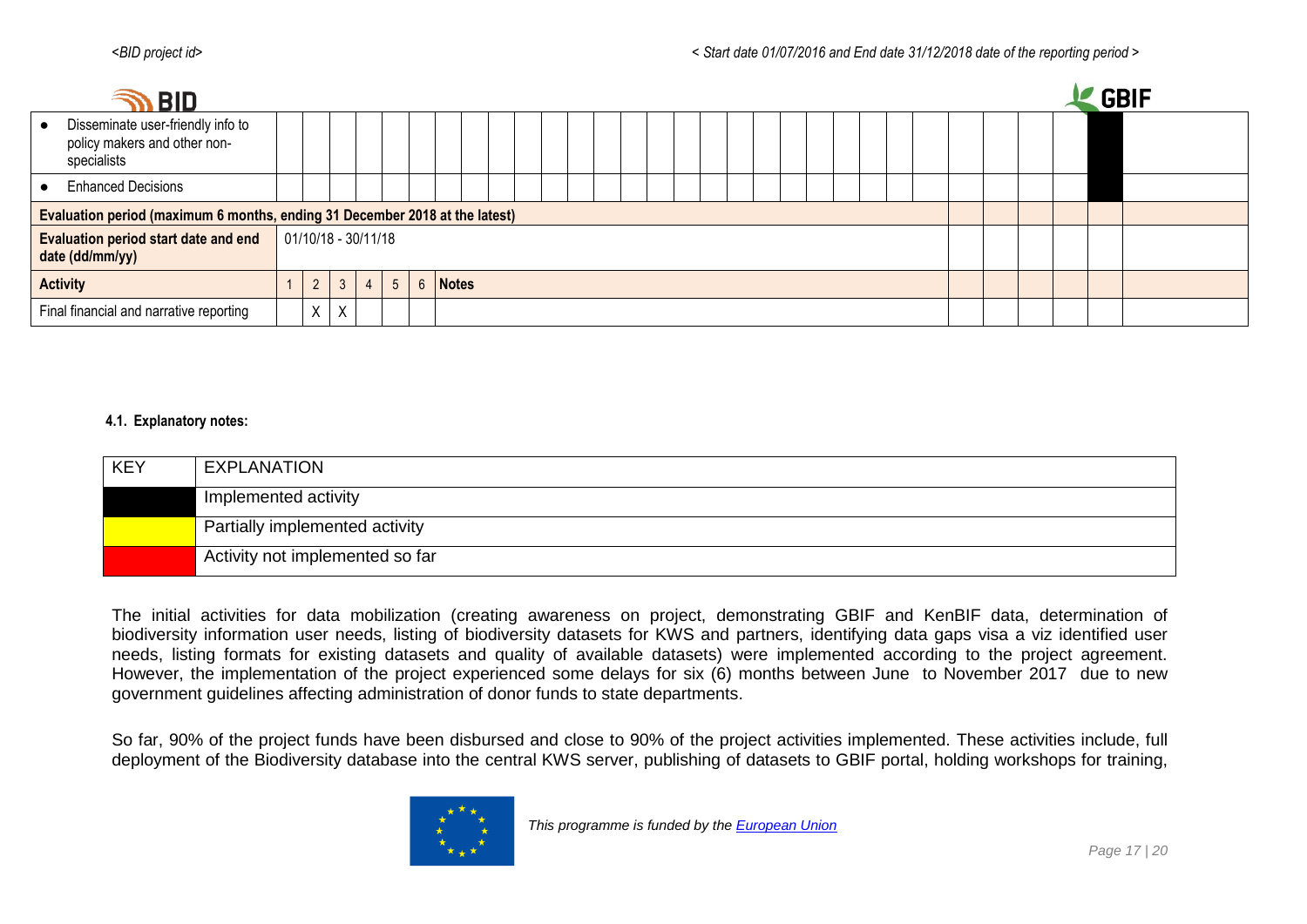

**OD BID**<br>data mobilization and awareness creation. We intend to spend the balance of undisbursed funds of 6,000 Euro for project evaluation and more data mobilization and organization.

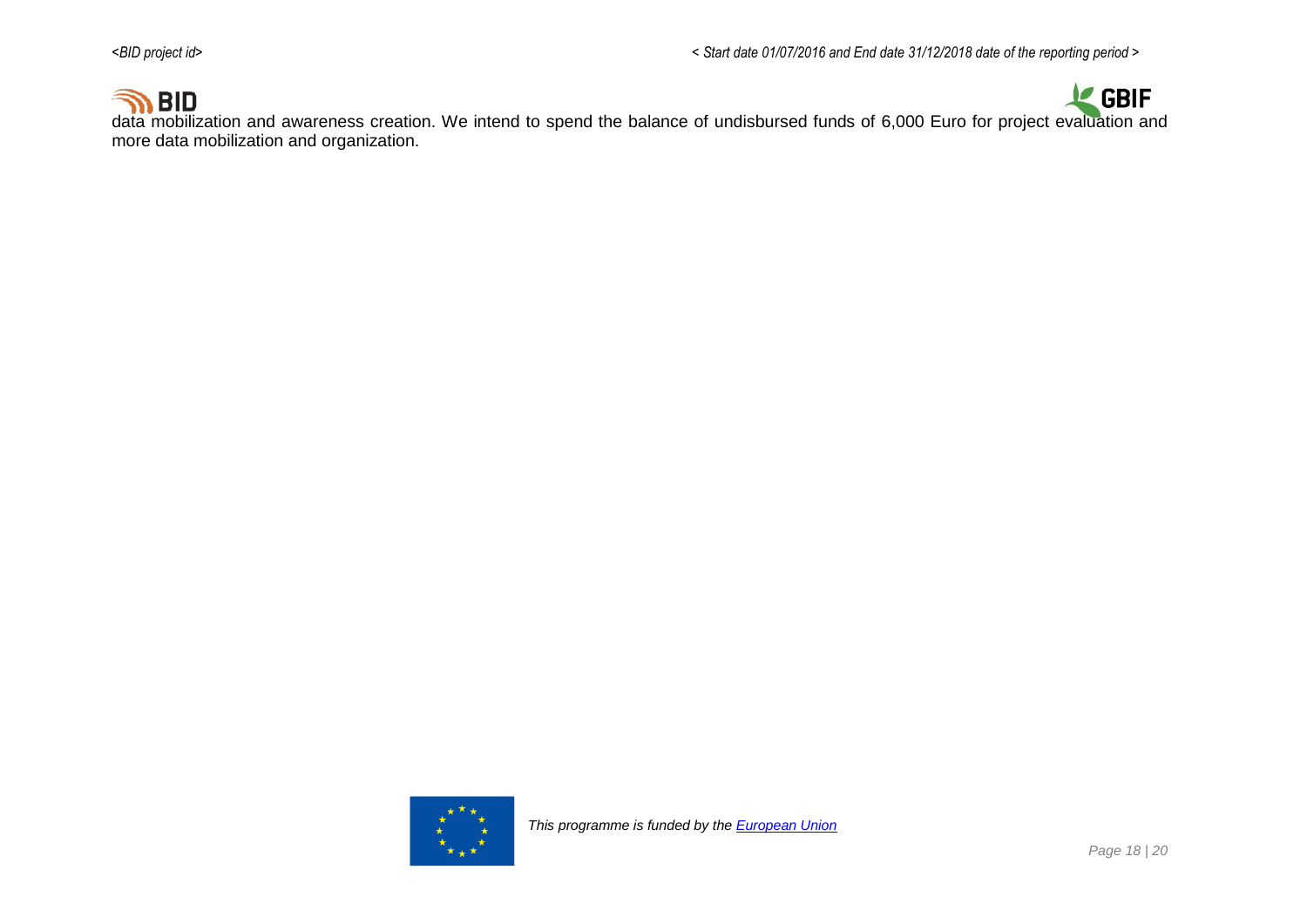<span id="page-18-0"></span>



# **5. Sustainability plans**

*Explain the approach that will be taken to ensure the sustainability of the project's results after the end of your project (500 words maximum)*

**Kenya Wildlife Service an d National Museums of Kenya and Nature Kenya who were partners in this project are government and civil society institutions respectively and whose main mandate is environmental conservation. The activities carried out in this project have contributed directly and indirectly to their mandates and work programs. Therefore, it will be the responsibility of these institutions to ensure that biodiversity data and information are not only maintained but also propagated within and across various sectors due their indispensability in policy decisions for Kenya.** 

<span id="page-18-1"></span>**Capacity building of personnel and infrastructure will enhance the project's sustainability. It is expected that the staff that have been trained on various tools including GIS, Remote Sensing, use and usefulness of databases have gained sufficient skills and interest to keep the project activities going into the future. Standardization of data collection achieved through this project will be replicated to other areas for timely sharing, analysis and informed decision making for biodiversity conservation.**

**Kenya Wildlife Service maintains an institutional Knowledge Management System and toward this, the datasets will be enriched regularly to enhance internal biodiversity database for accessibility and availability of information to management and KWS staff at the any given time. The datasets will be used regularly generate information for various wildlife policy development**

**This project has brought to the fore the usefulness of centralized biodiversity information to the KWS management. As a result KWS will seek to entrench the item on biodiversity databases within its annual work plans and budget.** 

**Through this project Kenya Wildlife Service (KWS) has been recognized as an International data publisher through GBIF. KWS can use this opportunity to seek for funding from stakeholders to enable continuous collection, sharing and archiving of more data on biodiversity.**

# **6. Beneficiaries/affiliated entities and other cooperation**

#### **6.1. Relationship with project partners**

*Please describe the relationship between your project coordinating team/institution and your project partners, and with any other organisations involved in implementing your BID project.*

The relationship has been amicable throughout the project implementation. However, it is important to realise that different institutions have different human resource procedures and therefore due to other official duties of officers, planning of activities by the coordinating partner was not easy.

#### **6.2. Links to other projects and actions**

*Where applicable, outline any links and synergies you have developed with other actions, e.g. GBIF nodes, other BID funded projects, etc. If your organization has received previous grants in view of strengthening the same target group, to what extent has your BID project been able to build upon/complement the previous project(s) ?*

Kenya Wildlife Service is supporting A ROCHA Kenya to implement "Application of biodiversity monitoring data to resolve competing conservation management priorities in an East African forest landscape" project.

Kenya Wildlife Service is also supporting Field Museum of Natural History, Chicago to implement" Kenya's other carnivores: Harnessing biodiversity data for conservation" Project Number BID- AF2015- 0124- SMA